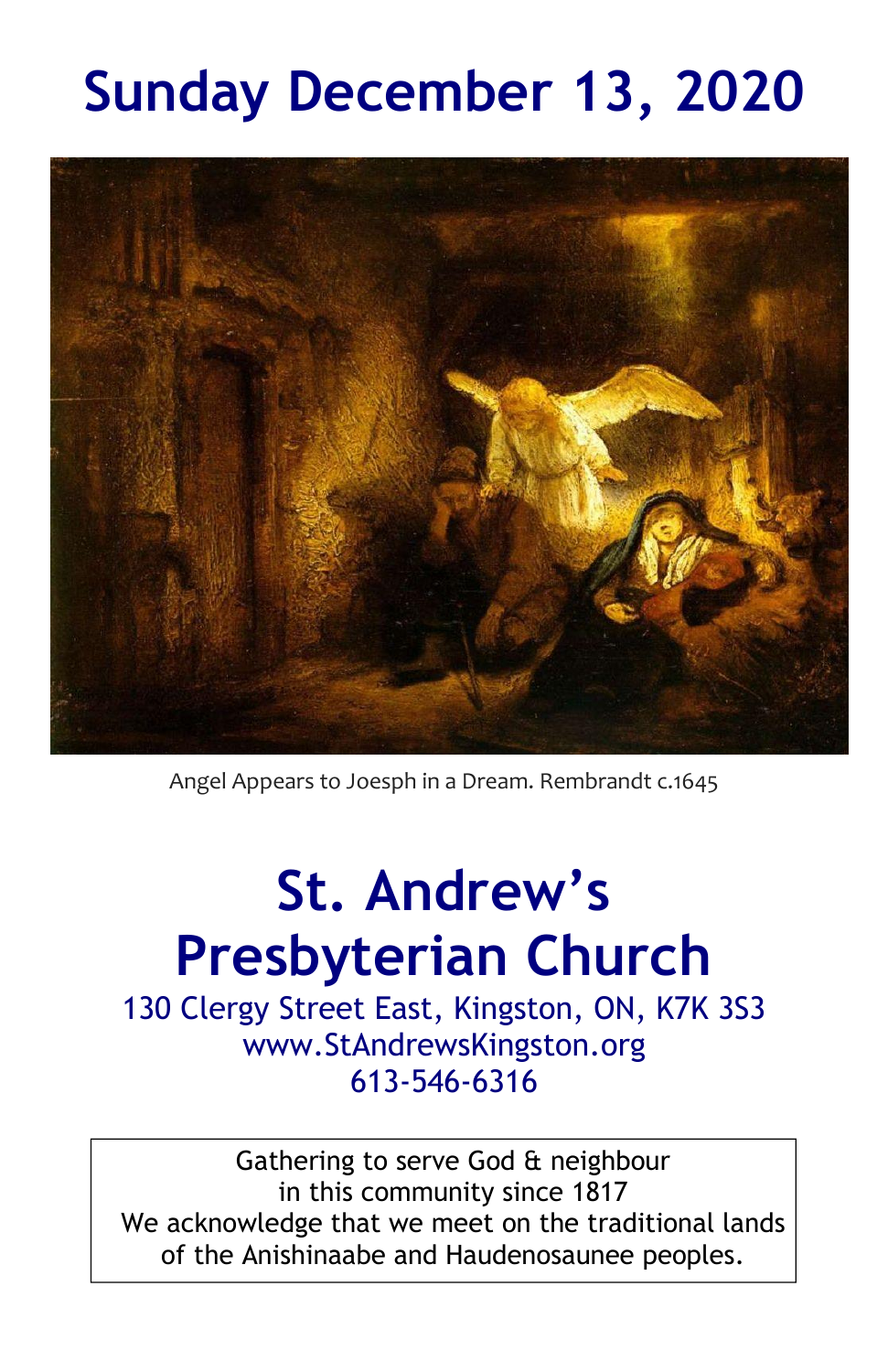# *ORDER OF SERVICE*

| <b>Prelude</b>                                                                                                         | Fantasia on Christmas Carols<br>All in the Morning<br>Voluntary in d minor | R.V. Williams<br>R.V. Williams<br>W. Boyce |  |  |
|------------------------------------------------------------------------------------------------------------------------|----------------------------------------------------------------------------|--------------------------------------------|--|--|
| <b>Entry of the Bible</b>                                                                                              |                                                                            |                                            |  |  |
| <b>Call to Worship</b>                                                                                                 |                                                                            |                                            |  |  |
| <b>Hymn</b>                                                                                                            | Hark the glad sound                                                        | #118                                       |  |  |
| <b>Prayer of Approach</b>                                                                                              |                                                                            |                                            |  |  |
| The Lord's Prayer                                                                                                      |                                                                            |                                            |  |  |
| Solo                                                                                                                   | Joseph and Mary                                                            | R.V. Williams                              |  |  |
| <b>Greetings &amp; Announcements</b>                                                                                   |                                                                            |                                            |  |  |
| <b>Moment for Mission - PWS&amp;D</b>                                                                                  |                                                                            | Holly T.                                   |  |  |
| <b>Lighting the Third Candle of Advent</b>                                                                             |                                                                            | Bailey S.                                  |  |  |
| <b>Time with Children</b>                                                                                              |                                                                            |                                            |  |  |
| <b>Scripture Lessons</b> Matthew 1:18-25                                                                               | 1 Peter 1: 13-16                                                           | Myrna A.                                   |  |  |
| Hymn                                                                                                                   | The hands that first held Mary's child                                     | #158                                       |  |  |
| <b>Sermon</b>                                                                                                          | Dimensions of the Christian Life                                           |                                            |  |  |
|                                                                                                                        | 3) Joseph and Holiness                                                     |                                            |  |  |
| <b>Music for Meditation</b> Snow in the Street                                                                         |                                                                            | R.V. Williams                              |  |  |
| <b>Prayers of Thanksgiving and Intercession</b>                                                                        |                                                                            |                                            |  |  |
| <b>Hymn</b>                                                                                                            | Hail to the Lord's annointed                                               | #115                                       |  |  |
| <b>Benediction &amp; Choral Amen</b>                                                                                   |                                                                            |                                            |  |  |
| Postlude                                                                                                               | Voluntary in D major                                                       | W. Boyce                                   |  |  |
| Please remain in your seat until after the postlude<br>When the usher will provide guidance for you to leave your pew. |                                                                            |                                            |  |  |

Outside, after the service – 'While shepherds watched'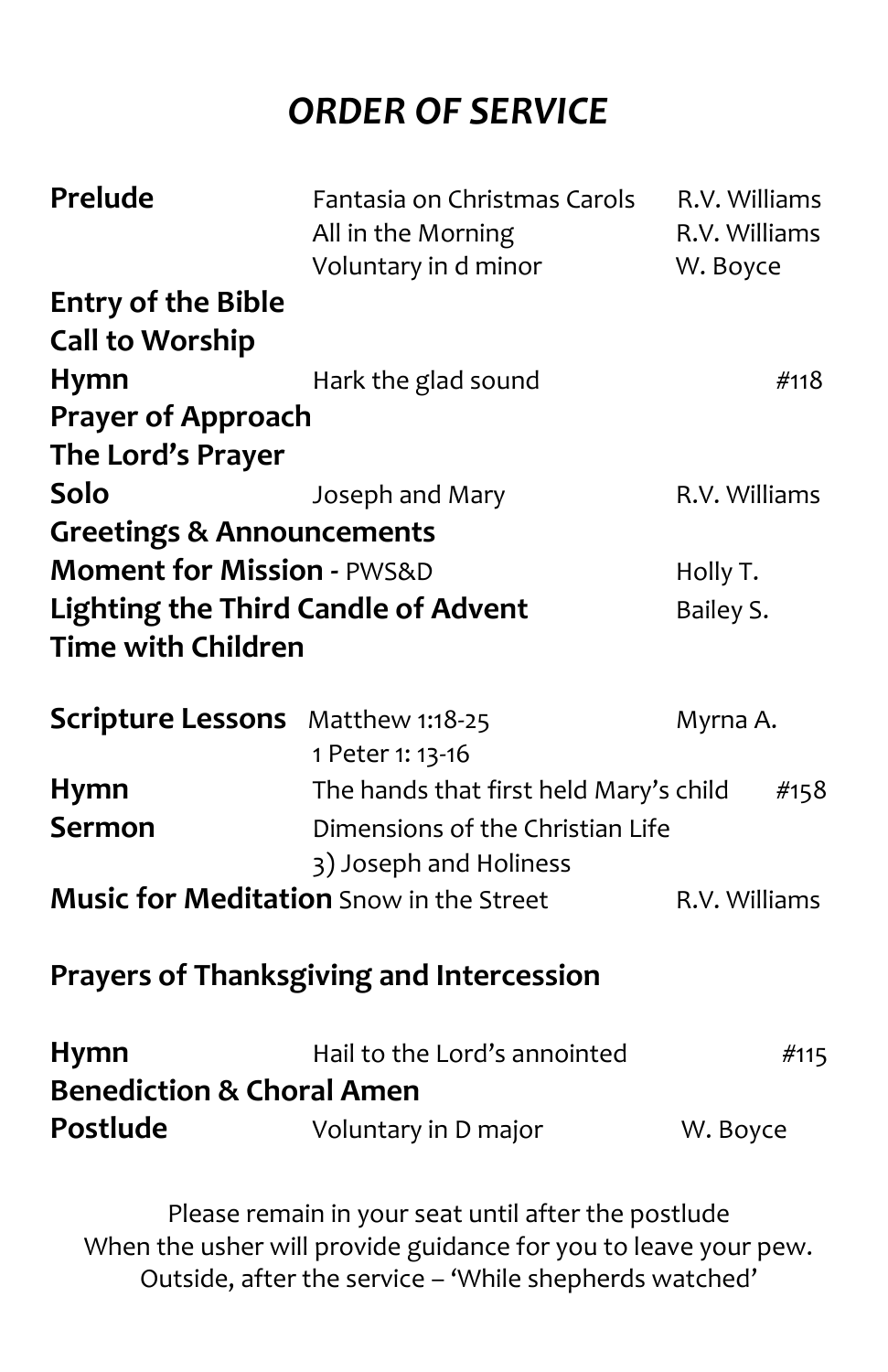#### **The Lord's Prayer**

Our Father, who art in heaven, hallowed be thy name. Thy kingdom come, thy will be done, on earth as it is in heaven. Give us this day our daily bread. Forgive us our debts as we forgive our debtors. And lead us not into temptation but deliver us from evil, for thine is the kingdom, the power and the glory, for ever. Amen.

#### **Welcome in the name of Jesus Christ!**

While it is good to be able to re-open the doors to this sanctuary, this service of worship will not be as we knew worship prior to this pandemic. The Elders thank all present for their willingness to abide by the protocols established as we honour the guidance of public health authorities and denominational leadership. Please review these guidelines, as summarized on the inside of the back page of this bulletin. The Minister will be conducting worship from the pulpit, as now required when speaking while not wearing a mask.

## **SCRIPTURE READING**

#### **Matthew 1:18-25**

Now the birth of Jesus the Messiah took place in this way. When his mother Mary had been engaged to Joseph, but before they lived together, she was found to be with child from the Holy Spirit. Her husband Joseph, being a righteous man and unwilling to expose her to public disgrace, planned to dismiss her quietly. But just when he had resolved to do this, an angel of the Lord appeared to him in a dream and said, 'Joseph, son of David, do not be afraid to take Mary as your wife, for the child conceived in her is from the Holy Spirit. She will bear a son, and you are to name him Jesus, for he will save his people from their sins.' All this took place to fulfil what had been spoken by the Lord through the prophet:

'Look, the virgin shall conceive and bear a son, and they shall name him Emmanuel',

which means, 'God is with us.' When Joseph awoke from sleep, he did as the angel of the Lord commanded him; he took her as his wife, but had no marital relations with her until she had borne a son; and he named him Jesus.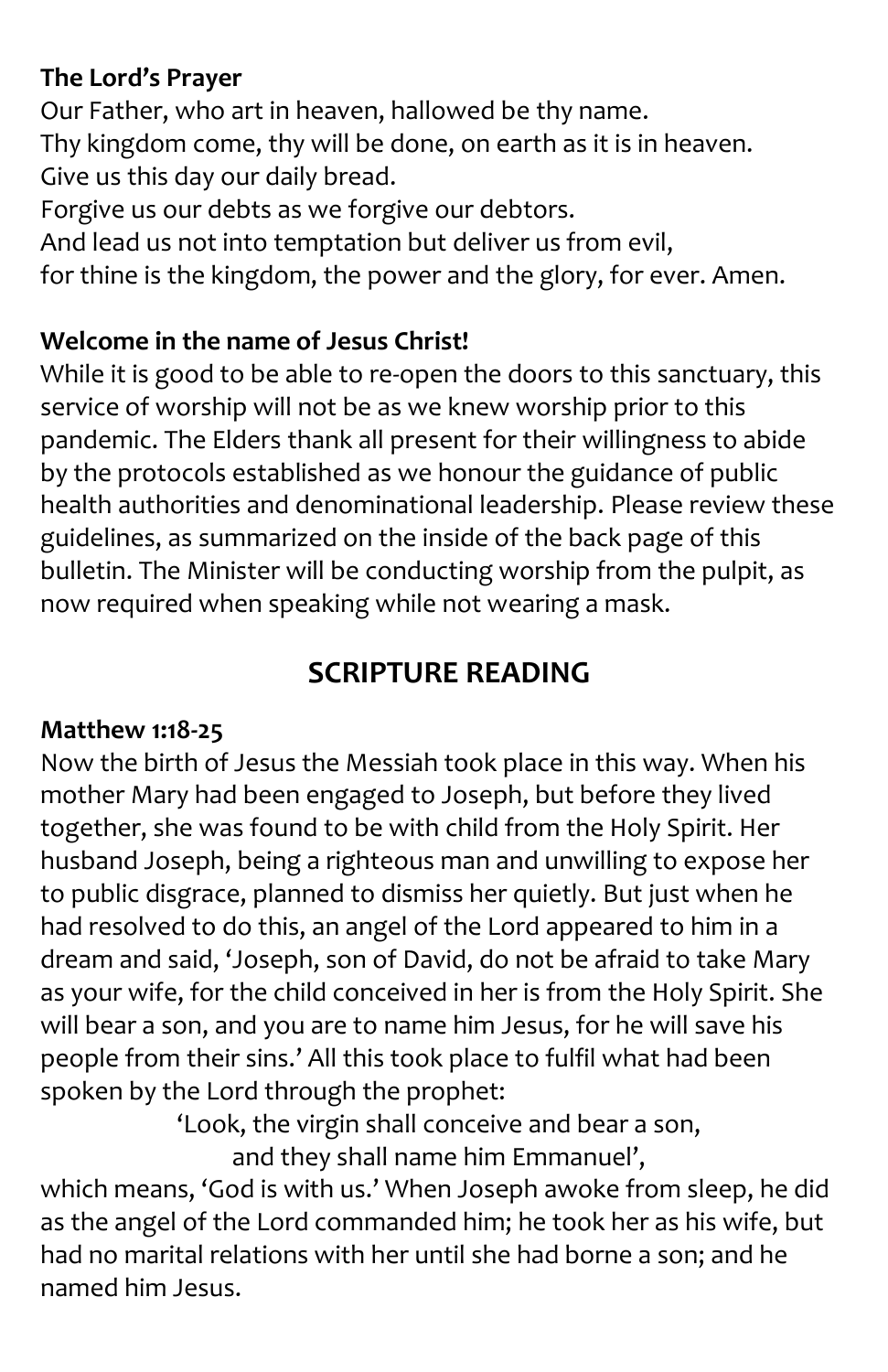#### **1Peter 1: 13-16**

Therefore prepare your minds for action; discipline yourselves; set all your hope on the grace that Jesus Christ will bring you when he is revealed. Like obedient children, do not be conformed to the desires that you formerly had in ignorance. Instead, as he who called you is holy, be holy yourselves in all your conduct; for it is written, 'You shall be holy, for I am holy.'

### **NOTES FROM DIRECTOR OF MUSIC**

There are many moods of Christmas, from *'Twas in the moon of Wintertime* to *Deck the Halls*. The more mysterious side of Christmas is represented today by music arranged by Ralph Vaughan Williams (1872-1958). Considered one of the greatest composers of the last century, Vaughan Williams studied music with Maurice Ravel in Paris, who steered him away from music of a Teutonic nature. Early in his career as a composer, he traveled the English countryside, collecting folk songs. A number of these later appeared in *The Oxford Book of Carols (1928)* which he helped to edit. He credits the source of the tunes and words and in his special way, arranged them for choral singing. The second **Prelude** came from a Mr. Hall from Derbyshire. The tune for the **Solo** came from Mrs. Smith who sang it for Vaughan Williams while in Weobly. The text came from another source and like many carols of this genre, had too many verses. Some of the verses dealing with Joseph's doubts were omitted from the Oxford Book of Carols. Vaughan Williams put four carols together in a fantasia. The first of these, *The Truth Sent from Above*, is from Herefordshire and is played as the first **Prelude**. The music after the **Sermon** is another carol dealing with the Christmas story. In most of these narrative carols, little is said about Joseph except that he was old. The first verse of *Snow in the Street* sets up the nativity scene with these words:

*There was an old man there beside;*

*His hair was white, and his hood was wide*.

A much happier mood is presented with music by William Boyce (1710- 1779). He was an important teacher and arranger in his day but is now mostly forgotten. His career as a musician was cut short by deafness, but he continued on as an arranger of works by other composers.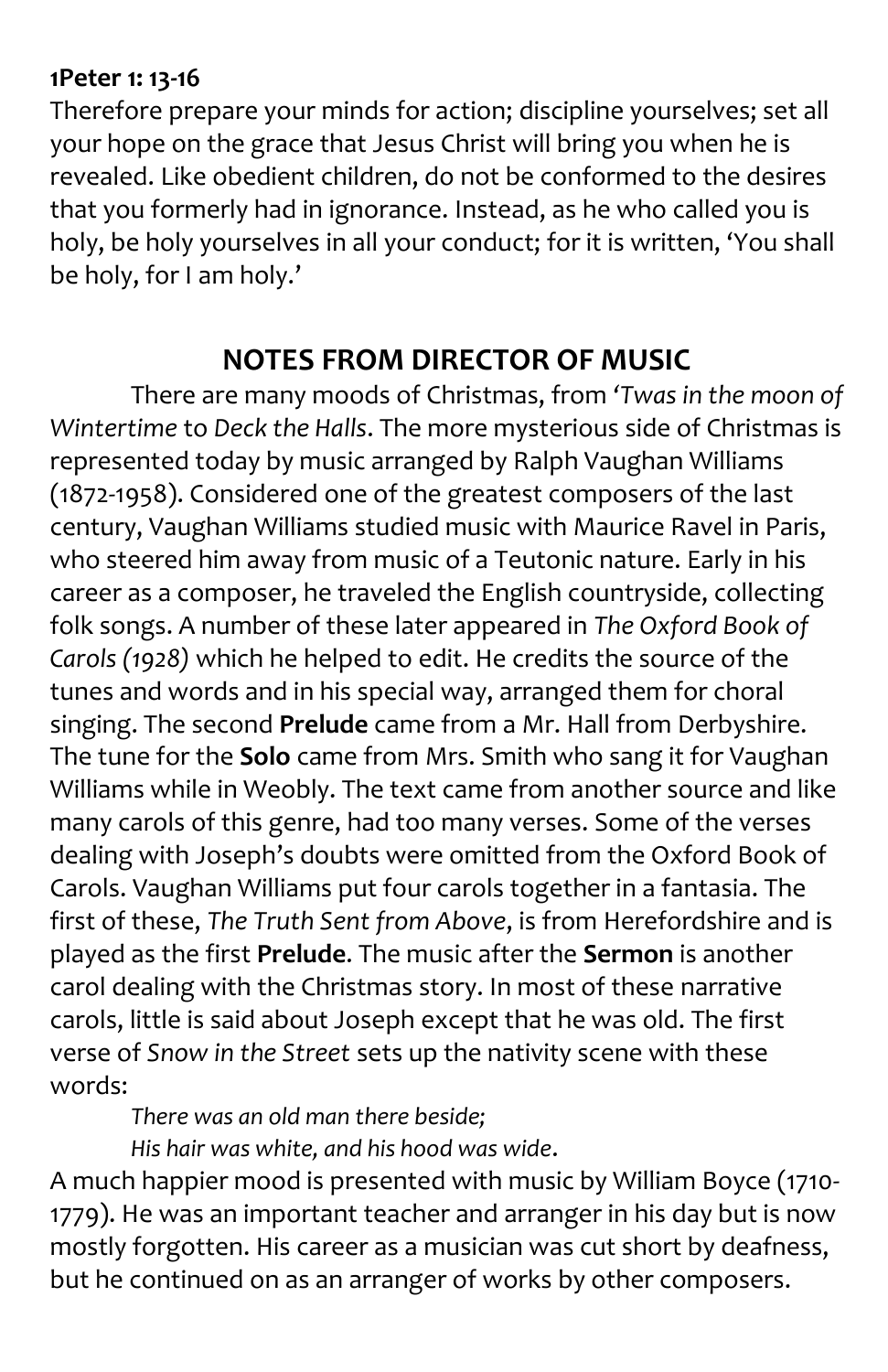# **ANNOUNCEMENTS**

### **Gifts on the Christmas Tree**

This Advent season, the Elders of St. Andrew's are inviting us to support the Partners in Mission food bank. Donate online at <https://www.canadahelps.org/en/dn/m/11240/donation> and be sure to let the church office know so an ornament can be placed on the tree in the sanctuary to commemorate each gift.

## **Fellowship Time (Zoom)**

We will be meeting at 2:30 pm tomorrow! Christmas thoughts and memories are the topics, with some members suggesting crafts, decorations, festive food and drink ideas. All are welcome to join. Send Marilyn an email for the link at marilyntrudeau@hotmail.com

## **Monthly Bible Study (Zoom)**

Thursday December 17, 10:30 a.m. An opportunity to gather with the minister and others to read through the Sermon on the Mount. No previous knowledge of the Bible needed. Receive a link from Andrew at [a.johnston@standrewskingston.org](mailto:a.johnston@standrewskingston.org)

## **Meetings of the Month**

Monday December 14, 7 pm: Session Wednesday December 16, 2:00 pm: Finance/Budget Committee

# **Christmas Eve**

Thursday December 24

## **Outdoor Carol Sing and Candles**

4:30 p.m. on the Church Lawn Socially distanced, with masks on, but singing (!) our joy and hope, and we will conclude with 'Silent night, Holy night'

## **Readings and Music**

7:30 p.m. online only Finally, our waiting is over and the Christ Candle is lit. We hear again how the Holy One came to us, as one of us, to bring God's love into our lives. The link is at [www.standrewskingston.org](http://www.standrewskingston.org/)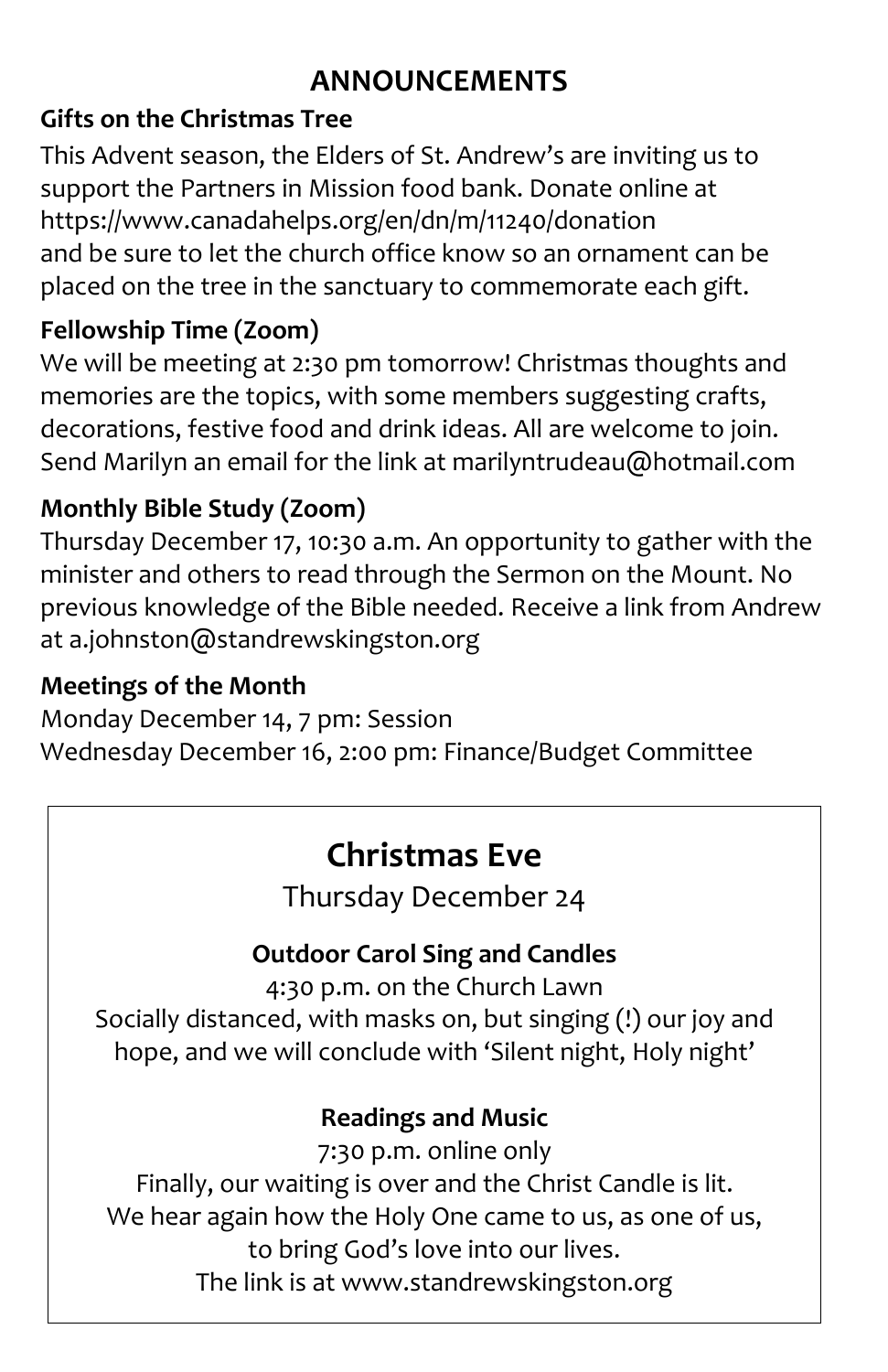# **Advent Devotions**

#### **Advent Resources for Families and Children of All Ages**

These resources have been produced by the Rev. Dr. Tori Smit, our Synod Christian Education resource staff. Have a look! Advent Devotional Booklet - <http://www.cnob.org/?p=1907> Five Advent Living Room Videos - <http://www.cnob.org/?p=1933> Making An Advent Wreath Video - <http://www.cnob.org/?p=1923>

**Online Daily Advent Emails** a) works of art and music with scripture <http://ccca.biola.edu/advent/2020/> b) a word for reflection each day with some creative initial thoughts <https://adventword.org/en/home/>

## **Epiphany Sunday January 3**

Last Epiphany small paper stars were distributed with a word that might prompt reflection and inspiration through the year. Would you be willing to share some thoughts that came to you for this Epiphany? Please let Andrew know – [a.johnston@standrewskingston.org](mailto:a.johnston@standrewskingston.org) and receive a new star-word, in person or by email.

**SERVING THIS MORNING**

| <b>Bell Ringer</b>  | David H.                                         |
|---------------------|--------------------------------------------------|
| Cantor              | Christopher H.                                   |
| <b>Ushers Today</b> | Bēatrice J., Phyllis & Allen H.,                 |
|                     | Andy V., Lori-Kim D.,                            |
|                     | Ralph K., Wendy W.                               |
| December 20         | John S., Murray & Dixie D., Dorothy M., Rory W., |
|                     | Susan & David H.                                 |

| Financial Review to Nov 30, 2020    | <b>Budgeted</b> | <b>Received</b> |
|-------------------------------------|-----------------|-----------------|
| Community Use Contributions + Manse | \$56,833        | \$32,645        |
| Designated Mission Offerings        | \$16958         | \$21,644        |
| <b>General Offerings</b>            | \$213,328       | \$214,408       |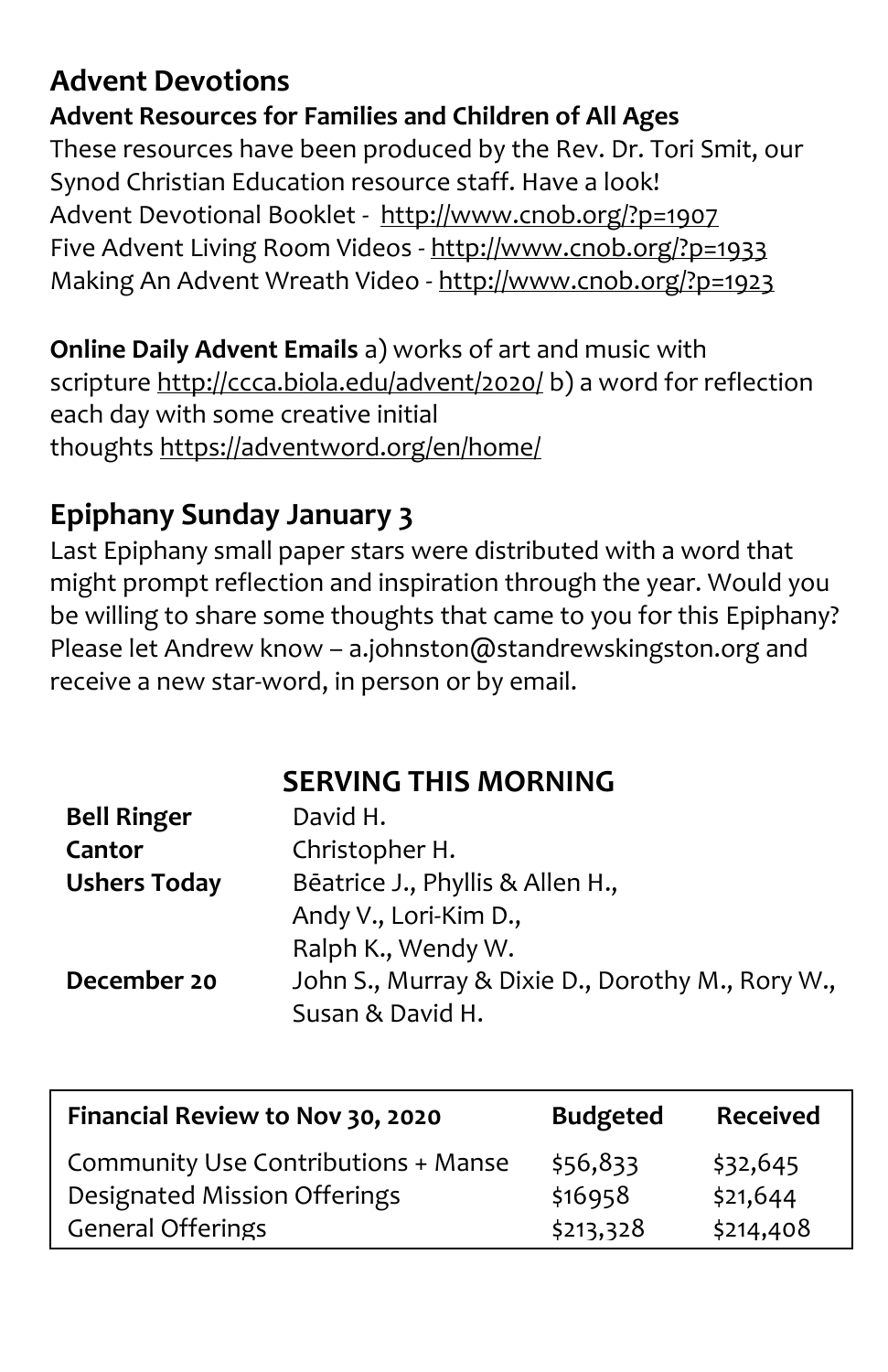#### *Protocol for Worship in the Sanctuary of St. Andrew's during a Time of Pandemic*

- you will be greeted by an usher outside the open door of the sanctuary to answer any questions and ensure a measured entrance into the church
- the wearing of face masks at all times in the building is mandatory
- you will be ushered to a seat, filling the front pews first
- there will be no congregational singing or choir: to ensure no sharing of materials, the lyrics to hymns and scripture passages are included in the bulletin
- you will be asked to leave from the same door in which you entered, beginning from the back pews
- our offerings of thanksgiving and dedication will be received at the back of the sanctuary as we leave
- we are asked to leave the sanctuary immediately to avoid close proximity to others in the narrow aisles at the back or in the foyers, and we will have no opportunity for fellowship within the church facilities

# **Church Office Hours**

Tuesday-Thursday December 22-24, 9-noon Thursday December 31, 9-noon Tuesday-Thursday January 5-7, 9-nooon

Chair of Property and Maintenance – Dennis Tysick Treasurer – Paul Payne Chair of Trustees – Ralph Kendall Clerk of Session – Alberta Saunders Office – Lori-Kim den Otter lorikim@standrewskingston.org Bookkeeper – Candace Gomes candace@standrewskingston.org Weekday Custodian – Glen Mercer Weekend Custodian – Larry Moore Director of Music – John Hall - johnhall@canadianpianos.ca The Rev. Andrew Johnston – [a.johnston@standrewskingston.org](mailto:a.johnston@standrewskingston.org)